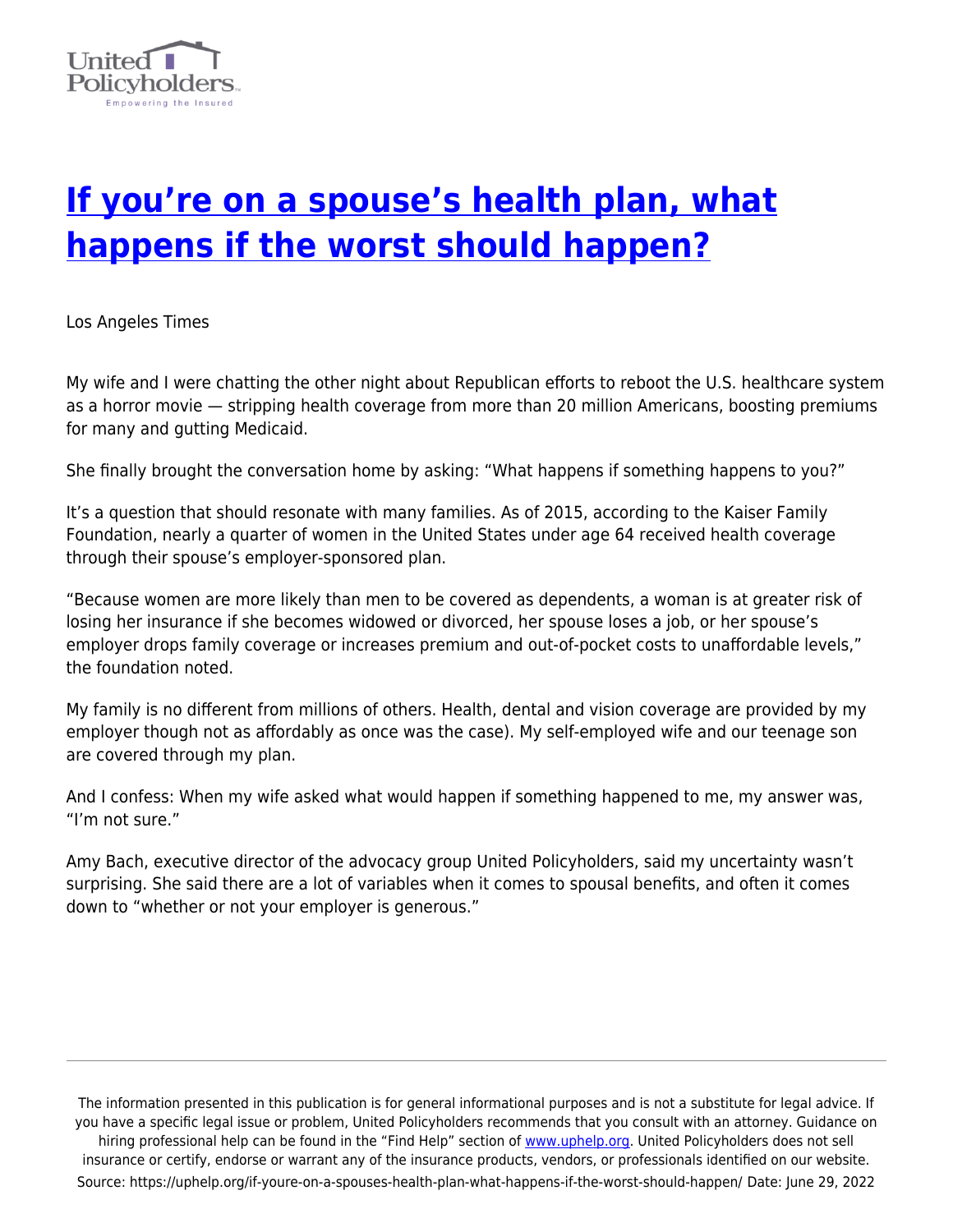

"Your family might be protected," Bach told me. "Or it might not be."

The Affordable Care Act was intended in part to mitigate such concerns. As originally conceived, a surviving spouse and any dependents would still be able to obtain affordable coverage on a state-run insurance exchange.

Things haven't worked out that way. Premiums for Obamacare policies have risen much faster than expected because program enrollees were sicker than insurers had anticipated. A relatively weak coverage mandate made it cheaper in many cases for younger, healthier people to avoid joining the risk pool.

Now, of course, Republican lawmakers are determined to scrap Obamacare and replace it with a system that, according to the nonpartisan Congressional Budget Office, would result in as many as 23 million more Americans being uninsured within a decade.

Worse, President Trump and some GOP senators have floated the idea of repealing the Affordable Care Act without any replacement plan in sight - a move that would cause millions to lose insurance and wipe out all protections provided by the law, such as guaranteed coverage for people with pre-existing conditions.

The upshot, Bach said, is that "the spouse of a deceased person is in as much jeopardy as the Affordable Care Act. It's a pretty serious concern."

The first thing a family's breadwinner should consider is life insurance. If you're the sole or primary source of your household's financial security, you'll want to make sure your loved ones are protected in the event of your early demise.

That doesn't just mean sufficient cash for housing, food and whatnot, but also enough for healthcare, which can be pricey.

For the surviving spouse — and here's where I'm getting to the news-my-wife-can-use part — the law says a deceased employee's company health plan can be maintained for up to three years.

The Consolidated Omnibus Budget Reconciliation Act, a.k.a. COBRA, requires that group health plans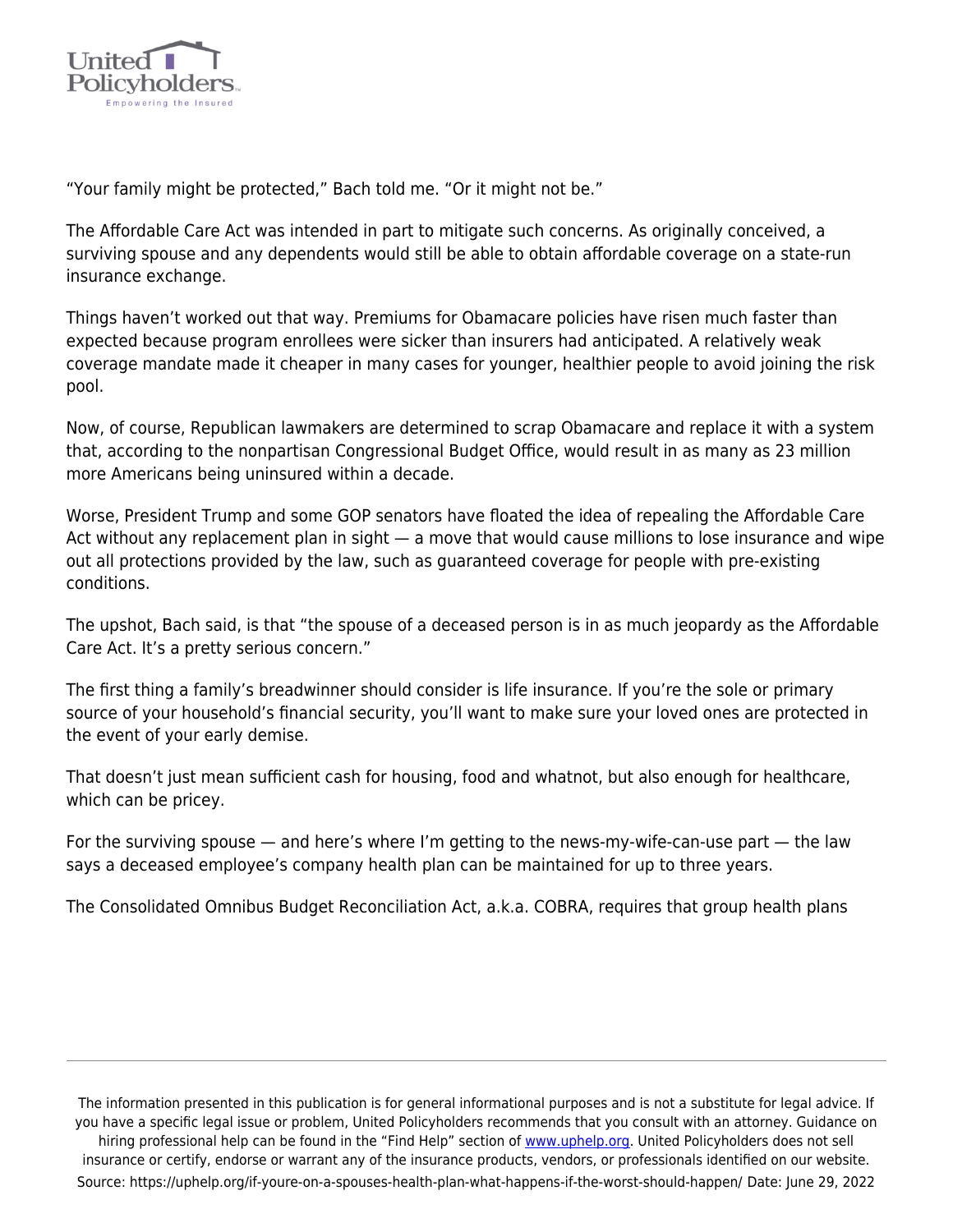

offer continued coverage for up to 18 months for workers and their dependents who lose their jobs or retire.

That coverage extension rises to 36 months for a plan's dependents in the event of the death of a covered spouse or a divorce, but that's not a thing we're worried about, honey). Keep this in mind, though: COBRA isn't cheap.

"Once the employee is gone, there's no longer any obligation for the employer to pay anything," said James Milber, a San Francisco insurance broker specializing in health coverage.

That means some super-cool businesses may keep paying the bulk of their late employee's coverage, at least until his or her family is back on its feet. But most probably won't.

Average annual premiums for an employer-sponsored family plan totaled \$18,142 last year, according to the Kaiser Family Foundation. Of that amount, workers contributed an average of \$5,277.

Under COBRA, in other words, the surviving spouse would likely have to pay the full \$18,000.

The most straightforward alternative, obviously, is to find work that comes with health benefits.

If that's not possible, the smart move — at least for the time being — is to skip COBRA and turn instead to Covered California, the state's Obamacare health-insurance exchange.

The health-insurance website eHealth says the average monthly premium for an individual Obamacare policy was \$393 in the first two months of this year's open enrollment, with an average deductible of \$4,328. The average rate for a family plan was \$1,021 a month, with an average \$8,352 deductible.

The Affordable Care Act provides generous subsidies for people with limited incomes, relative to what's called the federal poverty level. Basically, you're eligible for some measure of financial assistance if your income is up to 400% of that limit.

What that means in practice is that an individual making between \$16,644 and \$47,520 a year would qualify for tax credits under the program. The subsidy eligibility for an adult and two kids, say, would be an annual income ranging from \$28,181 to \$80,640.